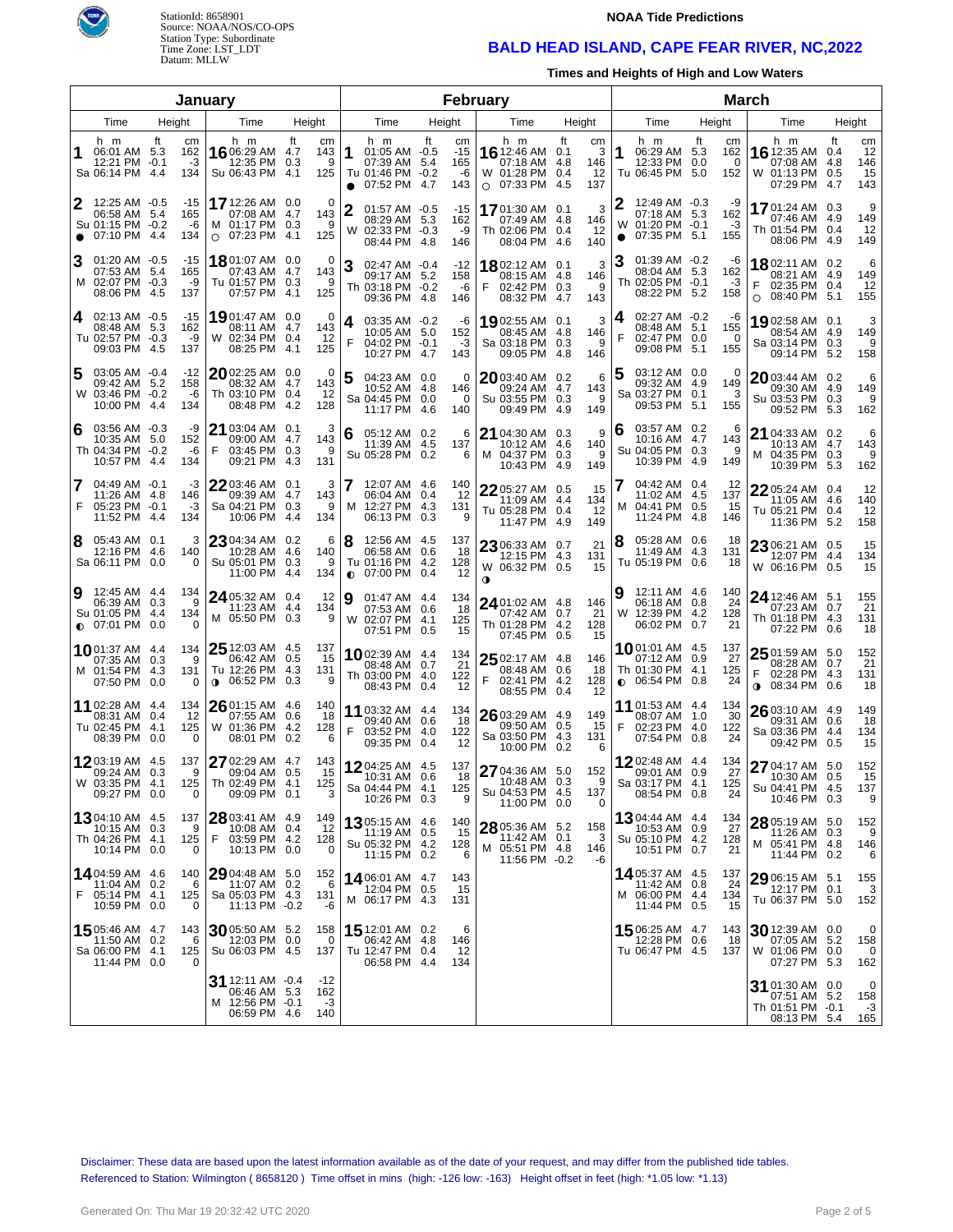



#### **NOAA Tide Predictions**

## **BALD HEAD ISLAND, CAPE FEAR RIVER, NC,2022**

**Times and Heights of High and Low Waters**

|                     |                                                                       |                  | <b>April</b>               |                                                                              |                         |                             |                                                                                          |        | May                         |                                                                              |                                                                     |                                                                               |                                  | June                                                                            |           |                              |  |
|---------------------|-----------------------------------------------------------------------|------------------|----------------------------|------------------------------------------------------------------------------|-------------------------|-----------------------------|------------------------------------------------------------------------------------------|--------|-----------------------------|------------------------------------------------------------------------------|---------------------------------------------------------------------|-------------------------------------------------------------------------------|----------------------------------|---------------------------------------------------------------------------------|-----------|------------------------------|--|
| Time<br>Height      |                                                                       |                  |                            | Time                                                                         | Height                  |                             | Time                                                                                     | Height |                             | Time                                                                         | Height                                                              | Time                                                                          | Height                           | Time                                                                            | Height    |                              |  |
| 1<br>F<br>$\bullet$ | h m<br>02:19 AM 0.0<br>08:35 AM<br>02:34 PM 0.0<br>08:57 PM           | ft<br>5.1<br>5.4 | cm<br>0<br>155<br>0<br>165 | h m<br>16 01:52 AM 0.2<br>07:50 AM<br>Sa 02:03 PM<br>$\circ$ 08:17 PM        | ft<br>4.8<br>0.3<br>5.5 | cm<br>6<br>146<br>9<br>168  | h m<br>1<br>02:42 AM 0.1<br>08:48 AM 4.6<br>Su 02:40 PM 0.2<br>09:10 PM 5.3              | ft     | cm<br>3<br>140<br>6<br>162  | h m<br><b>16</b> 02:26 AM<br>08:10 AM<br>M 02:23 PM<br>$\circ$ 08:44 PM      | ft<br>cm<br>$\Omega$<br>0.0<br>4.5<br>137<br>0.0<br>0<br>5.6<br>171 | h m<br>1<br>03:40 AM 0.3<br>09:43 AM 4.0<br>03:18 PM 0.3<br>W<br>09:53 PM 4.8 | ft<br>cm<br>9<br>122<br>9<br>146 | h m<br><b>16</b> 03:54 AM -0.2<br>09:51 AM<br>Th 03:54 PM -0.2<br>10:29 PM 5.4  | ft<br>4.2 | cm<br>-6<br>128<br>-6<br>165 |  |
|                     | 03:05 AM 0.0<br>09:17 AM 4.9<br>Sa 03:14 PM<br>09:39 PM 5.4           | 0.1              | 0<br>149<br>3<br>165       | 17 02:42 AM 0.1<br>08:31 AM<br>Su 02:47 PM<br>08:58 PM                       | -4.8<br>0.2<br>5.6      | 3<br>146<br>6<br>171        | 12<br>03:24 AM 0.2<br>09:29 AM 4.4<br>M 03:16 PM 0.3<br>09:47 PM 5.2                     |        | 6<br>134<br>9<br>158        | 1703:18 AM<br>09:02 AM<br>Tu 03:14 PM<br>09:37 PM                            | 0<br>0.0<br>4.4<br>134<br>0.0<br>$\Omega$<br>5.6<br>171             | 04:18 AM 0.4<br>2<br>10:23 AM 3.9<br>Th 03:50 PM 0.4<br>10:22 PM 4.7          | 12<br>119<br>12<br>143           | 1704:45 AM -0.3<br>10:54 AM 4.2<br>F<br>04:49 PM -0.2<br>11:29 PM 5.2           |           | -9<br>128<br>-6<br>158       |  |
| 3                   | 03:49 AM 0.2<br>10:00 AM 4.8<br>Su 03:50 PM<br>10:19 PM 5.2           | 0.3              | 6<br>146<br>9<br>158       | 1803:32 AM 0.1<br>09:16 AM<br>M 03:32 PM<br>09:43 PM                         | -4.7<br>0.2<br>5.6      | 3<br>143<br>6<br>171        | З<br>04:05 AM 0.3<br>10:11 AM 4.3<br>Tu 03:48 PM 0.5<br>10:23 PM 5.0                     |        | 9<br>131<br>15<br>152       | 1804:10 AM 0.0<br>10:00 AM<br>W 04:07 PM<br>10:36 PM                         | 0<br>4.3<br>131<br>0.0<br>$\Omega$<br>5.5<br>168                    | 04:55 AM 0.5<br>З<br>11:03 AM 3.8<br>F<br>04:23 PM 0.4<br>10:45 PM 4.6        | 15<br>116<br>12<br>140           | 1805:37 AM -0.3<br>11:57 AM 4.3<br>Sa 05:45 PM 0.0                              |           | -9<br>131<br>0               |  |
| 4                   | 04:31 AM 0.3<br>10:42 AM 4.6<br>M 04:25 PM<br>10:59 PM 5.1            | 0.5              | 9<br>140<br>15<br>155      | 19 04:23 AM 0.2<br>10:06 AM<br>Tu 04:19 PM<br>10:37 PM                       | -4.6<br>0.3<br>5.5      | 6<br>140<br>9<br>168        | 04:44 AM 0.5<br>4<br>10:54 AM 4.1<br>W 04:18 PM 0.6<br>10:57 PM 4.8                      |        | 15<br>125<br>18<br>146      | 19 05:03 AM 0.0<br>11:03 AM 4.3<br>Th 05:01 PM<br>11:40 PM                   | 0<br>131<br>0.1<br>3<br>5.3<br>162                                  | 05:31 AM 0.5<br>4<br>11:42 AM 3.7<br>Sa 05:00 PM 0.5<br>11:17 PM 4.5          | 15<br>113<br>15<br>137           | 19 12:26 AM 5.0<br>06:29 AM -0.3<br>Su 12:58 PM 4.4<br>06:44 PM 0.1             |           | 152<br>-9<br>134<br>3        |  |
|                     | 05:12 AM 0.5<br>11:27 AM 4.4<br>Tu 04:56 PM<br>11:40 PM               | 0.6<br>-4.9      | 15<br>134<br>18<br>149     | $20$ 05:15 AM 0.3<br>11:05 AM<br>W 05:11 PM<br>11:40 PM                      | -4.4<br>0.4<br>5.3      | 9<br>134<br>12<br>162       | 5<br>05:23 AM 0.6<br>11:37 AM 4.0<br>Th 04:49 PM 0.6<br>11:30 PM 4.7                     |        | 18<br>122<br>18<br>143      | $20$ 05:57 AM 0.1<br>12:09 PM 4.2<br>F 05:59 PM 0.2                          | 3<br>128<br>6                                                       | 5<br>06:08 AM 0.5<br>12:23 PM 3.8<br>Su 05:44 PM 0.5                          | 15<br>116<br>15                  | 2001:20 AM 4.8<br>07:21 AM -0.3<br>01:55 PM 4.5<br>м<br>07:44 PM 0.2            |           | 146<br>-9<br>137<br>6        |  |
| 6                   | 05:54 AM 0.7<br>12:13 PM 4.2<br>W 05:28 PM 0.8                        |                  | 21<br>128<br>24            | 21 06:11 AM 0.4<br>12:12 PM 4.3<br>Th 06:09 PM 0.5                           |                         | 12<br>131<br>15             | 6<br>06:03 AM 0.8<br>12:23 PM 3.9<br>F<br>05:26 PM 0.7                                   |        | 24<br>119<br>21             | 21 12:43 AM 5.1<br>06:52 AM 0.1<br>Sa 01:13 PM 4.3<br>07:02 PM               | 155<br>3<br>131<br>0.3<br>9                                         | 12:01 AM 4.5<br>6<br>06:49 AM 0.5<br>01:10 PM 3.9<br>M<br>06:39 PM 0.6        | 137<br>15<br>119<br>18           | 21<br>02:12 AM 4.6<br>08:13 AM -0.3<br>Tu 02:49 PM 4.6<br>08:43 PM<br>$\bullet$ | 0.3       | 140<br>-9<br>140<br>9        |  |
| 7                   | 12:22 AM 4.7<br>06:39 AM 0.9<br>Th 01:01 PM<br>06:05 PM               | -4.1<br>0.8      | 143<br>27<br>125<br>24     | 22 12:49 AM 5.2<br>07:10 AM 0.5<br>01:19 PM<br>F<br>07:14 PM                 | -4.3<br>0.6             | 158<br>15<br>131<br>18      | 7<br>12:06 AM 4.5<br>06:46 AM 0.8<br>Sa 01:11 PM 3.9<br>06:12 PM 0.8                     |        | 137<br>24<br>119<br>24      | 2201:42 AM<br>07:49 AM<br>Su 02:14 PM<br><b>0</b> 08:05 PM                   | 152<br>5.0<br>0.0<br>$\Omega$<br>4.4<br>134<br>12<br>0.4            | 12:54 AM 4.4<br>07:36 AM 0.4<br>Tu 02:01 PM 4.0<br>07:46 PM 0.7<br>$\bullet$  | 134<br>12<br>122<br>21           | 2203:03 AM 4.5<br>09:05 AM -0.3<br>W 03:42 PM 4.7<br>09:41 PM                   | 0.2       | 137<br>-9<br>143<br>6        |  |
| 8<br>F              | 01:09 AM 4.6<br>07:28 AM 1.0<br>01:52 PM<br>06:55 PM                  | -4.0<br>0.9      | 140<br>30<br>122<br>27     | 23 01:55 AM 5.0<br>08:11 AM 0.5<br>Sa 02:25 PM<br>$0.08:22 \text{ PM}$       | -4.4<br>0.6             | 152<br>15<br>134<br>18      | 8<br>12:53 AM 4.4<br>07:34 AM 0.8<br>Su 02:01 PM 3.9<br>07:12 PM 0.8                     |        | 134<br>24<br>119<br>24      | 23 02:38 AM 4.8<br>08:44 AM -0.1<br>M 03:12 PM 4.5<br>09:08 PM 0.3           | 146<br>-3<br>137<br>9                                               | 8<br>01:51 AM 4.3<br>08:29 AM 0.3<br>02:57 PM 4.2<br>W<br>09:00 PM 0.6        | 131<br>9<br>128<br>18            | $23$ 03:53 AM 4.3<br>09:54 AM -0.4<br>Th 04:33 PM 4.8<br>10:36 PM               | 0.2       | 131<br>$-12$<br>146<br>6     |  |
| 9                   | 02:01 AM 4.4<br>08:22 AM 1.0<br>Sa 02:44 PM<br>$\bullet$ 07:59 PM     | -4.0<br>- 1.0    | 134<br>30<br>122<br>30     | 24 02:58 AM 4.9<br>09:10 AM 0.3<br>Su 03:27 PM<br>09:27 PM 0.5               | -4.5                    | 149<br>9<br>137<br>15       | 19<br>$01:48$ AM $4.4$<br>08:27 AM 0.8<br>02:53 PM 4.0<br>M<br>08:23 PM 0.8<br>$\bullet$ |        | 134<br>24<br>122<br>24      | 24 03:33 AM 4.7<br>09:38 AM -0.2<br>Tu 04:08 PM<br>10:07 PM 0.3              | 143<br>-6<br>4.7<br>143<br>9                                        | 19<br>02:51 AM 4.3<br>09:24 AM 0.2<br>Th 03:54 PM 4.5<br>10:10 PM 0.6         | 131<br>6<br>137<br>18            | 24 04:44 AM 4.2<br>10:42 AM -0.3<br>05:23 PM 4.9<br>F<br>11:28 PM               | 0.1       | 128<br>-9<br>149<br>3        |  |
|                     | <b>10</b> 02:56 AM 4.4<br>09:17 AM 1.0<br>Su 03:38 PM<br>09:09 PM 0.9 | 4.1              | 134<br>30<br>125<br>27     | 25 03:58 AM 4.9<br>10:06 AM 0.2<br>M 04:28 PM<br>10:28 PM 0.3                | 4.7                     | 149<br>6<br>143<br>9        | <b>10</b> 02:48 AM 4.4<br>09:21 AM 0.7<br>Tu 03:47 PM 4.2<br>09:34 PM 0.8                |        | 134<br>21<br>128<br>24      | 25 04:25 AM 4.6<br>10:28 AM -0.3<br>W 05:01 PM<br>11:02 PM 0.2               | 140<br>-9<br>4.9<br>149<br>6                                        | <b>10</b> 03:54 AM 4.2<br>10:20 AM 0.1<br>04:51 PM 4.8<br>F<br>11:14 PM 0.4   | 128<br>3<br>146<br>12            | $25$ 05:34 AM 4.1<br>11:28 AM -0.3<br>Sa 06:10 PM 5.0                           |           | 125<br>-9<br>152             |  |
|                     | 11 03:53 AM 4.4<br>10:10 AM<br>M 04:31 PM<br>10:13 PM 0.8             | 0.9<br>-4.2      | 134<br>27<br>128<br>24     | 26 04:55 AM 4.9<br>10:59 AM 0.0<br>Tu 05:24 PM<br>11:25 PM 0.2               | 4.9                     | 149<br>$\Omega$<br>149<br>6 | <b>11</b> 03:47 AM 4.4<br>10:13 AM 0.5<br>W 04:40 PM 4.5<br>10:39 PM 0.6                 |        | 134<br>15<br>137<br>18      | $26$ 05:16 AM 4.5<br>$11:16$ AM $-0.3$<br>Th 05:52 PM 5.1<br>11:55 PM 0.1    | 137<br>-9<br>155<br>3                                               | <b>11</b> 04:58 AM 4.2<br>11:16 AM 0.0<br>Sa 05:48 PM 5.1                     | 128<br>0<br>155                  | $2612:18$ AM 0.1<br>06:22 AM 4.1<br>Su 12:13 PM -0.2<br>06:56 PM 5.0            |           | 3<br>125<br>-6<br>152        |  |
|                     | 1204:48 AM 4.5<br>11:00 AM<br>$1u$ 05:23 PM 4.5<br>11:11 PM 0.7       | 0.8              | 137<br>24<br>137<br>21     | 27 05:47 AM 4.9<br>$11:48$ AM $-0.1$<br>W 06:17 PM 5.2                       |                         | 149  <br>-3<br>158          | 1204:45 AM 4.4<br>11:03 AM 0.4<br>Th 05:31 PM 4.8<br>11:39 PM 0.5                        |        | 134<br>12<br>146<br>15      | 27 06:05 AM 4.5<br>12:02 PM -0.3<br>۲.<br>06:39 PM 5.2                       | 137<br>-9<br>158                                                    | 12 12:15 AM 0.2<br>05:58 AM 4.2<br>Su 12:12 PM -0.1<br>06:44 PM 5.3           | 6<br>128<br>-3<br>162            | $2701:05$ AM 0.1<br>07:09 AM 4.1<br>M 12:56 PM -0.1<br>07:38 PM 5.0             |           | 3<br>125<br>-3<br>152        |  |
|                     | 1305:39 AM 4.6<br>11:48 AM 0.6<br>W 06:11 PM 4.7                      |                  | 140<br>18<br>143           | $2812:18$ AM 0.1<br>06:36 AM 4.9<br>Th 12:35 PM -0.1<br>07:05 PM 5.3         |                         | З<br>149<br>-3<br>162       | 1305:39 AM 4.5<br>11:53 AM 0.2<br>F<br>06:20 PM 5.1                                      |        | 137<br>6<br>155             | 28 12:45 AM 0.0<br>06:52 AM 4.4<br>Sa 12:46 PM -0.2<br>07:23 PM 5.2          | 0<br>134<br>-6<br>158                                               | <b>13</b> 01:13 AM 0.1<br>06:56 AM 4.2<br>M 01:09 PM -0.2<br>07:38 PM 5.5     | 3<br>128<br>-6<br>168            | $28$ 01:50 AM $\,$ 0.1 $\,$<br>07:54 AM 4.0<br>Tu 01:37 PM 0.0<br>08:19 PM 4.9  |           | 3<br>122<br>0<br>149         |  |
|                     | 14 12:07 AM 0.5<br>06:26 AM 4.7<br>Th 12:34 PM 0.5<br>06:55 PM 5.0    |                  | 15<br>143<br>15<br>152     | $2901:09$ AM 0.0<br>07:22 AM 4.8<br>F<br>01:19 PM -0.1<br>07:49 PM 5.4       |                         | 0<br>146<br>-3<br>165       | <b>14</b> 12:37 AM 0.3<br>06:31 AM 4.5<br>Sa 12:43 PM 0.1<br>07:08 PM 5.4                |        | 9<br>137<br>3<br>165        | <b>29</b> 01:32 AM 0.0<br>07:37 AM 4.3<br>Su 01:28 PM 0.0<br>08:04 PM 5.2    | 0<br>131<br>0<br>158                                                | 1402:08 AM -0.1<br>07:53 AM 4.2<br>Tu 02:05 PM -0.3<br>$O$ 08:33 PM 5.5       | -3<br>128<br>-9<br>168           | 29 02:33 AM 0.1<br>08:36 AM 3.9<br>W 02:17 PM 0.1<br>08:56 PM 4.8<br>$\bullet$  |           | 3<br>119<br>3<br>146         |  |
| F                   | 1501:00 AM 0.3<br>07:09 AM 4.8<br>01:19 PM 0.3<br>07:37 PM 5.3        |                  | 9<br>146<br>9<br>162       | 30 01:57 AM 0.0<br>08:06 AM 4.7<br>Sa 02:01 PM 0.0<br>$\bullet$ 08:30 PM 5.4 |                         | 0<br>143<br>0<br>165        | 15 01:32 AM 0.1<br>07:21 AM 4.5<br>Su 01:33 PM 0.0<br>07:55 PM 5.6                       |        | 3<br>137<br>$\Omega$<br>171 | $3002:17$ AM 0.1<br>08:20 AM 4.2<br>M 02:07 PM 0.1<br>$\bullet$ 08:43 PM 5.1 | 3<br>128<br>3<br>155                                                | 1503:02 AM -0.2<br>08:50 AM 4.2<br>W 03:00 PM -0.3<br>09:30 PM 5.5            | -6<br>128<br>-9<br>168           | $30$ 03:13 AM 0.2<br>09:16 AM<br>Th 02:54 PM 0.2<br>09:29 PM 4.7                | 3.9       | 6<br>119<br>6<br>143         |  |
|                     |                                                                       |                  |                            |                                                                              |                         |                             |                                                                                          |        |                             | 31 02:59 AM 0.2<br>09:02 AM 4.1<br>Tu 02:44 PM 0.2<br>09:20 PM 5.0           | 6<br>125<br>6<br>152                                                |                                                                               |                                  |                                                                                 |           |                              |  |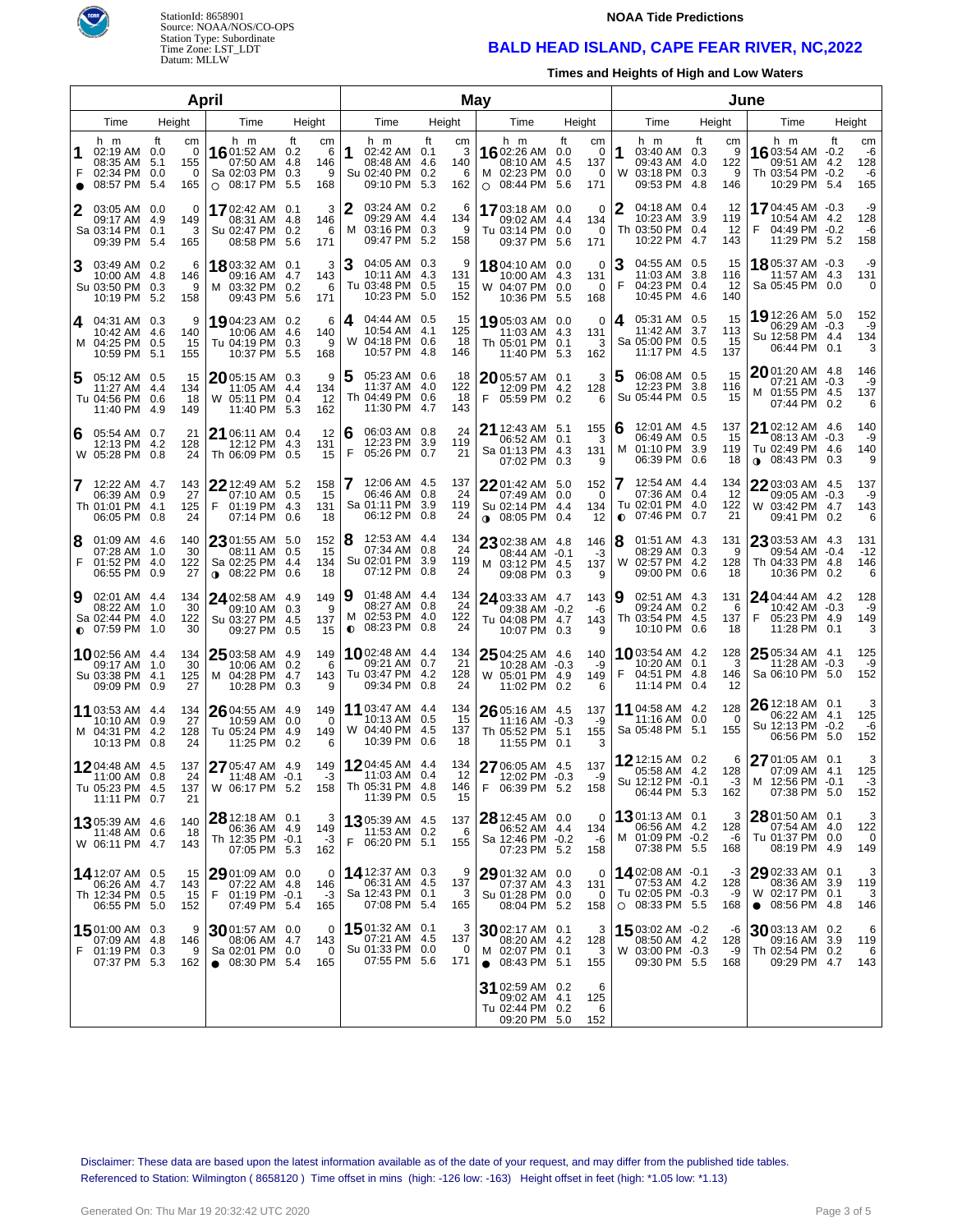

StationId: 8658901 Source: NOAA/NOS/CO-OPS Station Type: Subordinate Time Zone: LST\_LDT Datum: MLLW

#### **NOAA Tide Predictions**

## **BALD HEAD ISLAND, CAPE FEAR RIVER, NC,2022**

**Times and Heights of High and Low Waters**

| July           |                                                                            |                                 |                           |                                                                                 |               |                                 |                |                                                                          |        |                            |      |                                                                              |            | <b>August</b>                |           |                                                                      |                   |                             |                                                                                  |        |                              |
|----------------|----------------------------------------------------------------------------|---------------------------------|---------------------------|---------------------------------------------------------------------------------|---------------|---------------------------------|----------------|--------------------------------------------------------------------------|--------|----------------------------|------|------------------------------------------------------------------------------|------------|------------------------------|-----------|----------------------------------------------------------------------|-------------------|-----------------------------|----------------------------------------------------------------------------------|--------|------------------------------|
| Time<br>Height |                                                                            |                                 | Time                      | Height                                                                          |               |                                 | Time           |                                                                          | Height |                            | Time |                                                                              | Height     |                              | Time      |                                                                      | Height            | Time                        |                                                                                  | Height |                              |
| F              | h m<br>03:51 AM 0.3<br>09:54 AM<br>03:29 PM<br>09:54 PM                    | ft<br>3.8<br>0.2<br>-4.6<br>140 | сm<br>9<br>116<br>6       | h m<br>1604:23 AM -0.4<br>10:37 AM<br>Sa 04:33 PM -0.3<br>11:08 PM 5.1          | ft<br>4.4     | cm<br>$-12$<br>134<br>-9<br>155 | 1              | h m<br>04:29 AM 0.3<br>10:17 AM 4.1<br>M 04:28 PM 0.3<br>10:18 PM 4.7    | ft     | сm<br>9<br>125<br>9<br>143 |      | h m<br>16 05:26 AM -0.2<br>12:02 PM<br>Tu 05:55 PM 0.3                       | ft<br>-4.8 | cm<br>-6<br>146<br>9         | 1         | h m<br>05:08 AM 0.3<br>11:11 AM<br>Th 05:56 PM<br>11:27 PM 4.5       | ft<br>-4.9<br>0.7 | сm<br>9<br>149<br>21<br>137 | h m<br>16 12:32 AM 4.4<br>06:12 AM 0.5<br>01:04 PM 4.8<br>07:08 PM 0.9           | ft     | cm<br>134<br>15<br>146<br>27 |
| 2              | 04:27 AM 0.3<br>10:28 AM<br>Sa 04:04 PM<br>10:13 PM 4.6                    | 3.8<br>0.3<br>140               | 9<br>116<br>9             | 1705:12 AM -0.4<br>11:37 AM 4.5<br>Su 05:26 PM -0.1                             |               | $-12$<br>137<br>$-3$            | 2              | 05:01 AM 0.2<br>10:51 AM 4.3<br>Tu 05:11 PM 0.4<br>11:00 PM 4.6          |        | 6<br>131<br>-12<br>140     |      | 17 12:18 AM 4.7<br>06:11 AM 0.0<br>W 12:53 PM 4.8<br>06:48 PM 0.5            |            | 143<br>$\Omega$<br>146<br>15 | 2<br>F    | 05:52 AM 0.3<br>12:10 PM 4.9<br>06:58 PM 0.9                         |                   | 9<br>149<br>27              | 1701:23 AM 4.2<br>06:57 AM 0.6<br>Sa 01:55 PM 4.7<br>$\bullet$ 08:02 PM 1.0      |        | 128<br>18<br>143<br>30       |
|                | 05:00 AM 0.3<br>10:57 AM 3.8<br>Su 04:41 PM<br>10:44 PM 4.6                | 0.3                             | 9<br>116<br>9<br>140      | 18 12:00 AM 4.9<br>06:00 AM -0.4<br>M 12:34 PM 4.5<br>06:21 PM 0.1              |               | 149<br>$-12$<br>137<br>3        | 3              | 05:35 AM 0.2<br>11:38 AM 4.4<br>W 06:03 PM 0.6<br>11:49 PM 4.5           |        | 6<br>134<br>-18<br>137     |      | 1801:07 AM 4.4<br>06:57 AM 0.1<br>Th 01:44 PM 4.7<br>07:43 PM                | 0.6        | 134<br>3<br>143<br>18        | $\bullet$ | 12:28 AM 4.3<br>06:48 AM 0.4<br>Sa 01:21 PM 4.9<br>08:07 PM 0.9      |                   | 131<br>-12<br>149<br>27     | 1802:15 AM 4.1<br>07:48 AM 0.7<br>Su 02:47 PM 4.6<br>08:56 PM 1.0                |        | 125<br>21<br>140<br>30       |
| 4              | 05:34 AM 0.3<br>11:30 AM<br>M 05:24 PM 0.4<br>11:27 PM 4.5                 | - 3.9<br>119<br>137             | 9<br>-12                  | 19 12:51 AM 4.7<br>06:48 AM<br>Tu 01:27 PM 4.6<br>07:18 PM 0.3                  | $-0.3$        | 143<br>-9<br>140<br>9           | 4              | 06:16 AM 0.2<br>12:34 PM 4.6<br>Th 07:06 PM 0.7                          |        | 6<br>140<br>21             |      | 1901:57 AM 4.3<br>07:45 AM 0.2<br>02:34 PM 4.7<br>$0.08:38 \text{ PM}$       | 0.7        | 131<br>6<br>143<br>21        | 4         | 01:38 AM 4.2<br>07:59 AM<br>Su 02:39 PM 4.9<br>09:15 PM              | 0.4<br>0.9        | 128<br>12<br>149<br>27      | 19 03:08 AM 4.1<br>08:44 AM 0.7<br>M 03:40 PM 4.6<br>09:49 PM 0.9                |        | 125<br>21<br>140<br>27       |
| 5              | 06:09 AM 0.2<br>12:16 PM<br>Tu 06:16 PM 0.5                                | -4.0                            | 6<br>122<br>15            | 2001:41 AM 4.5<br>07:37 AM -0.2<br>W 02:19 PM 4.6<br>08:15 PM 0.4<br>$\bullet$  |               | 137<br>-6<br>140<br>12          | F<br>$\bullet$ | 12:46 AM 4.3<br>07:07 AM 0.2<br>01:38 PM 4.7<br>08:18 PM                 | 0.8    | 131<br>6<br>143<br>24      |      | $20$ 02:48 AM 4.1<br>08:35 AM<br>Sa 03:25 PM 4.7<br>09:33 PM                 | 0.3<br>0.7 | 125<br>9<br>143<br>21        | 5<br>м    | 02:55 AM 4.2<br>09:14 AM<br>03:53 PM 5.0<br>10:19 PM                 | 0.4<br>0.7        | 128<br>12<br>152<br>21      | $2004:01$ AM $4.1$<br>09:40 AM 0.7<br>Tu 04:33 PM 4.6<br>10:39 PM 0.8            |        | 125<br>21<br>140<br>24       |
| 6              | 12:17 AM 4.4<br>06:51 AM<br>W 01:11 PM 4.2<br>07:21 PM                     | 0.2<br>0.6                      | 134<br>6<br>128<br>18     | <b>21</b> 02:30 AM 4.3<br>08:27 AM -0.2<br>Th 03:10 PM 4.7<br>09:12 PM          | 0.4           | 131<br>-6<br>143<br>12          | 6              | 01:49 AM 4.2<br>08:11 AM 0.2<br>Sa 02:49 PM 4.8<br>09:29 PM              | 0.7    | 128<br>6<br>146<br>21      |      | 21 03:40 AM 4.1<br>09:27 AM<br>Su 04:17 PM 4.7<br>10:25 PM                   | 0.3<br>0.6 | 125<br>9<br>143<br>18        | 6         | 04:09 AM 4.2<br>10:22 AM<br>Tu 05:00 PM<br>11:18 PM                  | 0.2<br>5.2<br>0.5 | 128<br>6<br>158<br>15       | 21 04:54 AM 4.2<br>10:34 AM 0.6<br>W 05:23 PM 4.7<br>11:26 PM 0.7                |        | 128<br>18<br>143<br>21       |
| $\bullet$      | 01:13 AM 4.3<br>07:42 AM<br>Th 02:11 PM 4.4<br>08:35 PM                    | 131<br>0.1<br>0.6               | 3<br>134<br>18            | $2203:21$ AM 4.2<br>09:17 AM -0.1<br>04:01 PM 4.7<br>F<br>10:06 PM              | 0.4           | 128<br>$-3$<br>143<br>12        |                | $02:59$ AM $4.1$<br>09:23 AM 0.1<br>Su 04:01 PM 4.9<br>10:35 PM          | 0.6    | 125<br>3<br>149<br>18      |      | 22 04:33 AM 4.1<br>10:18 AM<br>M 05:09 PM 4.7<br>11:15 PM                    | 0.3<br>0.6 | 125<br>9<br>143<br>18        | W         | 05:16 AM 4.4<br>11:25 AM<br>06:02 PM 5.3                             | 0.1               | 134<br>3<br>162             | 22 05:44 AM 4.3<br>11:25 AM 0.5<br>Th 06:09 PM 4.8                               |        | 131<br>15<br>146             |
| 8<br>F         | 02:13 AM 4.2<br>08:41 AM<br>03:14 PM<br>09:47 PM                           | 0.0<br>-4.6<br>0.6              | 128<br>0<br>140<br>18     | $2304:12$ AM $4.1$<br>10:05 AM<br>Sa 04:51 PM 4.7<br>10:58 PM                   | $-0.1$<br>0.3 | 125<br>-3<br>143<br>9           | 18<br>M        | 04:13 AM 4.1<br>10:32 AM 0.0<br>05:10 PM 5.1<br>11:37 PM                 | 0.4    | 125<br>0<br>155<br>12      |      | 23 05:25 AM 4.1<br>11:08 AM 0.3<br>Tu 05:58 PM 4.8                           |            | 125<br>9<br>146              |           | 12:14 AM 0.2<br>06:18 AM 4.7<br>Th 12:24 PM -0.1<br>06:57 PM 5.4     |                   | 6<br>143<br>-3<br>165       | 23 12:11 AM 0.6<br>06:31 AM 4.5<br>F<br>12:14 PM 0.4<br>06:51 PM 4.9             |        | 18<br>137<br>12<br>149       |
| 9              | 03:19 AM 4.1<br>09:44 AM<br>Sa 04:20 PM 4.8<br>10:53 PM                    | - 0.0<br>0.4                    | 125<br>0<br>146<br>12     | 24 05:03 AM 4.0<br>10:53 AM<br>Su 05:40 PM 4.8<br>11:48 PM                      | 0.0<br>0.3    | 122<br>0<br>146<br>9            | 19             | 05:23 AM 4.2<br>11:37 AM -0.1<br>Tu 06:15 PM 5.3                         |        | 128<br>-3<br>162           |      | 24 12:03 AM 0.5<br>06:14 AM 4.2<br>W 11:56 AM 0.3<br>06:44 PM 4.9            |            | 15<br>128<br>9<br>149        | 9<br>F    | 01:06 AM 0.0<br>07:15 AM 4.9<br>01:20 PM -0.2<br>07:48 PM 5.5        |                   | 0<br>149<br>-6<br>168       | <b>24</b> 12:54 AM 0.5<br>07:13 AM 4.7<br>Sa 01:01 PM 0.3<br>07:29 PM 5.0        |        | 15<br>143<br>9<br>152        |
|                | 1004:28 AM 4.1<br>$10:48$ AM $-0.1$<br>Su 05:25 PM 5.1<br>11:55 PM         | 0.3                             | 125<br>-3<br>155          | $25$ 05:54 AM 4.0<br>11:40 AM<br>M 06:28 PM                                     | 0.0<br>-4.8   | 122<br>0<br>146                 |                | 10 12:34 AM 0.2<br>06:28 AM 4.3<br>W 12:38 PM -0.2<br>07:13 PM 5.4       |        | 6<br>131<br>-6<br>165      |      | $2512:48$ AM 0.5<br>07:01 AM 4.3<br>Th 12:42 PM 0.2<br>07:26 PM 4.9          |            | 15<br>131<br>6<br>149        |           | 1001:55 AM -0.1<br>08:08 AM<br>Sa 02:13 PM -0.2<br>$O$ 08:35 PM 5.4  | 5.1               | -3<br>155<br>-6<br>165      | $2501:35$ AM 0.4<br>07:51 AM 4.8<br>Su 01:48 PM 0.3<br>08:01 PM 5.0<br>$\bullet$ |        | 12<br>146<br>9<br>152        |
|                | 11 05:36 AM 4.1<br>11:51 AM<br>M 06:27 PM 5.3                              | $-0.2$                          | 125<br>-6<br>162          | 26 12:36 AM 0.2<br>06:42 AM 4.0<br>Tu 12:26 PM 0.0<br>07:13 PM                  | -4.9          | 6<br>122<br>0<br>149            |                | 11 01:29 AM 0.0<br>07:27 AM 4.5<br>Th 01:35 PM -0.3<br>08:08 PM 5.5      |        | 0<br>137<br>-9<br>168      | F    | 26 01:31 AM 0.4<br>07:43 AM 4.4<br>01:27 PM 0.2<br>08:03 PM 4.9              |            | 12<br>134<br>6<br>149        |           | 11 02:42 AM -0.2<br>08:58 AM 5.2<br>Su 03:03 PM -0.1<br>09:21 PM 5.3 |                   | -6<br>158<br>-3<br>162      | 26 02:13 AM 0.4<br>08:24 AM 5.0<br>M 02:33 PM 0.4<br>08:30 PM 4.9                |        | 12<br>152<br>12<br>149       |
|                | 12 12:54 AM 0.1<br>06:39 AM<br>Tu 12:51 PM -0.3<br>07:26 PM 5.4            | -4.1                            | 3<br>125<br>-9<br>165     | $2701:21$ AM 0.2<br>07:28 AM 4.1<br>W 01:10 PM 0.1<br>07:54 PM 4.9              |               | 6<br>125<br>3<br>149            | F              | 1202:21 AM -0.2<br>08:24 AM 4.7<br>02:30 PM -0.3<br>$O$ 08:59 PM 5.5     |        | -6<br>143<br>-9<br>168     |      | 27 02:11 AM 0.4<br>08:22 AM 4.4<br>Sa 02:10 PM 0.3<br>$\bullet$ 08:34 PM 4.9 |            | 12<br>134<br>9<br>149        |           | 12 03:26 AM -0.1<br>09:47 AM 5.2<br>M 03:52 PM 0.1<br>10:07 PM 5.1   |                   | -3<br>158<br>3<br>155       | 27 02:51 AM 0.3<br>08:53 AM 5.1<br>Tu 03:19 PM 0.4<br>08:59 PM 4.9               |        | 9<br>155<br>12<br>149        |
|                | 1301:50 AM -0.1<br>07:39 AM 4.2<br>W 01:50 PM -0.4<br>$\circ$ 08:23 PM 5.5 | 128                             | -3<br>$-12$<br>168        | 28 02:04 AM 0.3<br>08:11 AM 4.1<br>Th 01:52 PM 0.1<br>08:32 PM 4.8<br>$\bullet$ |               | 9<br>125<br>3<br>146            |                | $13$ 03:10 AM $-0.3$<br>09:20 AM 4.8<br>Sa 03:23 PM -0.3<br>09:50 PM 5.3 |        | -9<br>146<br>-9<br>162     |      | 28 02:48 AM 0.4<br>08:55 AM 4.5<br>Su 02:52 PM 0.3<br>08:59 PM 4.9           |            | 12<br>137<br>9<br>149        |           | 13,04:08 AM 0.0<br>10:36 AM<br>Tu 04:40 PM 0.3<br>10:54 PM 4.8       | 5.1               | 0<br>155<br>9<br>146        | 28 03:28 AM 0.3<br>09:24 AM 5.2<br>W 04:05 PM 0.5<br>09:35 PM 4.8                |        | 9<br>158<br>15<br>146        |
|                | 14 02:43 AM -0.2<br>08:38 AM 4.3<br>Th 02:46 PM -0.4<br>09:18 PM 5.4       | 131<br>165                      | -6<br>$-12$               | $29$ 02:44 AM 0.3<br>08:50 AM 4.0<br>F<br>02:32 PM 0.2<br>09:04 PM 4.8          |               | 9<br>122<br>6<br>146            |                | 14 03:56 AM -0.3<br>10:14 AM 4.8<br>Su 04:14 PM -0.1<br>10:39 PM 5.1     |        | -9<br>146<br>$-3$<br>155   |      | $2903:24$ AM $0.4$<br>09:21 AM 4.6<br>M 03:33 PM 0.4<br>09:22 PM 4.9         |            | 12<br>140<br>12<br>149       |           | 14 04:49 AM 0.1<br>11:25 AM<br>W 05:27 PM 0.5<br>11:42 PM 4.6        | 5.0               | З<br>152<br>15<br>140       | 29 04:06 AM 0.3<br>10:04 AM 5.2<br>Th 04:55 PM 0.6<br>10:20 PM 4.6               |        | 9<br>158<br>18<br>140        |
| F.             | 15 03:34 AM -0.3<br>09:37 AM 4.4<br>03:40 PM -0.4<br>10:13 PM 5.3          |                                 | -9<br>134<br>$-12$<br>162 | 3003:21 AM 0.3<br>09:25 AM 4.0<br>Sa 03:10 PM 0.2<br>09:27 PM 4.7               |               | 9<br>122<br>6<br>143            |                | 1504:42 AM -0.3<br>11:09 AM 4.8<br>M 05:04 PM 0.1<br>11:28 PM 4.9        |        | -9<br>146<br>3<br>149      |      | 3003:57 AM 0.3<br>09:46 AM 4.7<br>Tu 04:16 PM 0.5<br>09:54 PM 4.8            |            | 9<br>143<br>15<br>146        |           | 15 05:30 AM 0.3<br>12:14 PM 4.9<br>Th 06:16 PM 0.7                   |                   | 9<br>149<br>21              | 3004:49 AM 0.4<br>10:55 AM 5.2<br>05:49 PM 0.8<br>F<br>11:15 PM 4.4              |        | 12<br>158<br>24<br>134       |
|                |                                                                            |                                 |                           | 31 03:56 AM 0.3<br>09:53 AM 4.1<br>Su 03:48 PM 0.3<br>09:47 PM 4.7              |               | 9<br>125<br>9<br>143            |                |                                                                          |        |                            |      | $31$ 04:31 AM 0.3<br>10:23 AM 4.8<br>W 05:03 PM 0.6<br>10:37 PM 4.7          |            | 9<br>146<br>18<br>143        |           |                                                                      |                   |                             |                                                                                  |        |                              |